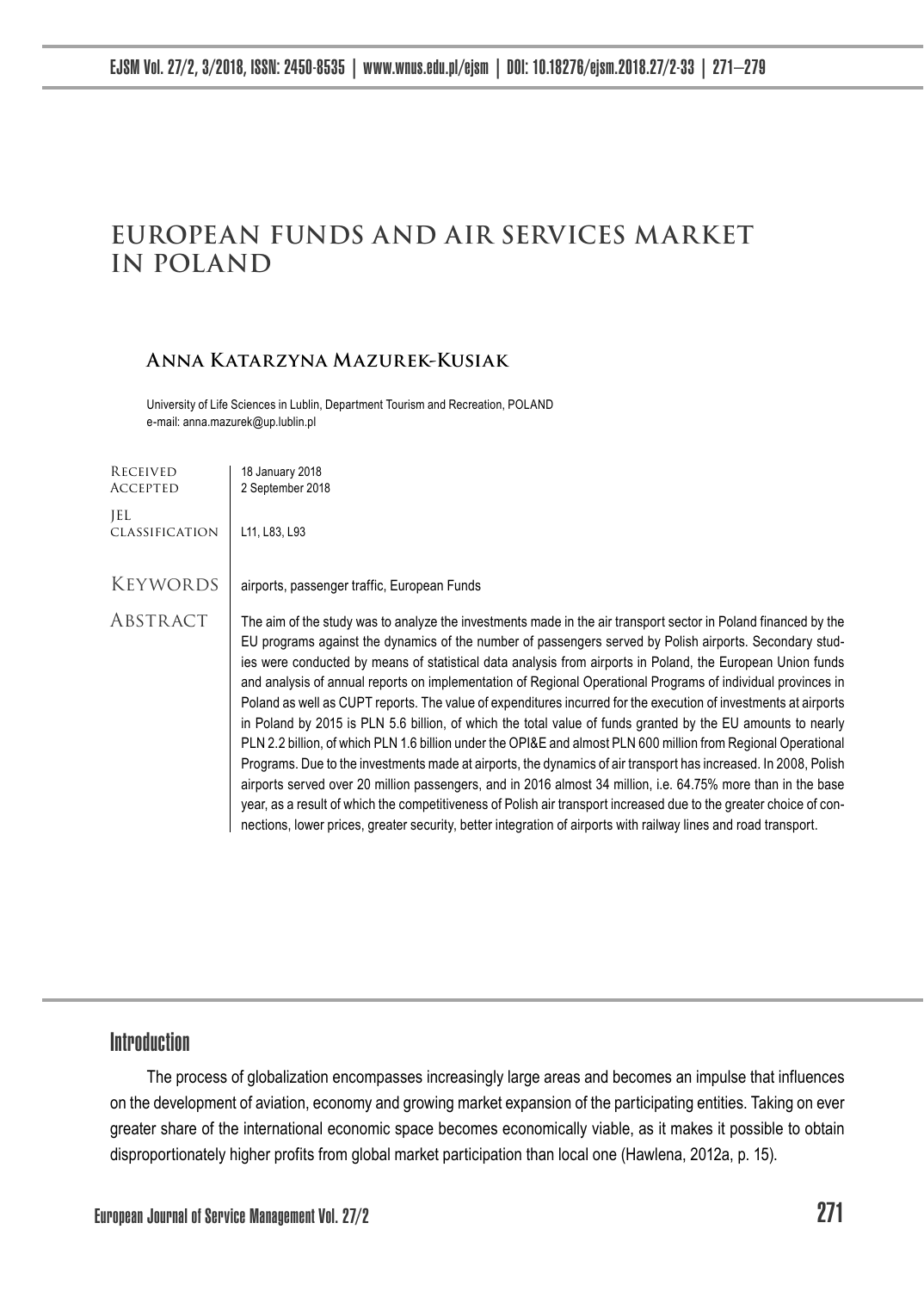Development of the aviation service market is one of the key factors of globalization and development of global economy, and it also has a huge impact on the volume of tourism. The Polish air services market is part of the European and global transport system (Panfiluk, 2017, pp. 540–547). Dynamic changes in this market took place after Poland's accession to the European Union, due to which investments in the construction and development of communication systems, airports, and higher levels of passenger safety were possible. This, in turn, attracts tourists with different social status and different preferences (Tłoczyński, 2016a, p. 28).

As a result of deregulation and liberalization of the transport market as well as integration transformations, there have been significant changes in the socio-economic systems of many countries and regions, which played a significant role in the civil air transport (Hawlena, Mazurek-Kusiak, Wojciechowska-Solis, 2015, pp. 3639–3647). The rate of society development has become increasingly dependent on the level of air transportation. Due to this, it was possible to quickly reach more and more distant regions of the world, accelerating the activation of areas covered by the network of connections (Hawlena, 2012b, p. 41). Aviation has become a significant factor in global growth, trade, tourism and people-to-people contacts, as it has enabled time and space compression unprecedented in other transport branches (Panasiuk, 2012, p. 51). Being one of the most important instruments of globalization, it largely determines the dynamics of this process, and thus the economic development of the world (Hawlena, 2012b, p. 41).

Processes taking place in the global aviation market interweave and complement the activities and processes within the European aviation area. Growing strength of global aviation groups and liberalization pose new challenges to transport policy in regulating, modeling and monitoring the market, while ensuring its sustainable development. Poland's accession to the European Community and the inclusion of Polish aviation in EU structures has changed the conditions of the aviation sector in Poland (Walczak-Beszczyńska et al., 2010, pp. 200–211).

The rapid development of air services in Poland required large investments at airports that wanted to meet the demands of competition and become a reality in the European market, because at the beginning of the 21st century, Polish airports were characterized by low capacity due to underinvestment. The main problem in the development of this market was to procure the necessary capital to realize the necessary investments. However, while financing the investments and building new airports, their profitability deteriorated, so that not every port was attractive to potential investors. The EU Structural Funds, which are primarily aimed at entering the non-EU markets, developing fair competition, increasing capacity, improving service quality, maintaining a high standard of safety in air transport, are a considerable help in such situation (Tomova, 2016, pp. 81–87).

### Purpose and research methods

The aim of the study was to analyze the investments made in the air transport sector in Poland financed by the EU programs against the dynamics of the number of passengers served by Polish airports.

Secondary studies were conducted by means of statistical data analysis (dynamics, chain growth, one-step increment, the mobility factor of Polish citizens) from airports in Bydgoszcz, Gdańsk, Katowice, Cracow, Lublin, Łódź, Modlin, Olsztyn, Poznań, Rzeszów, Szczecin, Wrocław, Warsaw, Zielona Góra, i.e. ports using the European Union funds and analysis of annual reports on implementation of Regional Operational Programs of individual provinces in Poland as well as CUPT reports (Centre for EU Transport Projects). The statistical and financial data refer to years 2007–2016.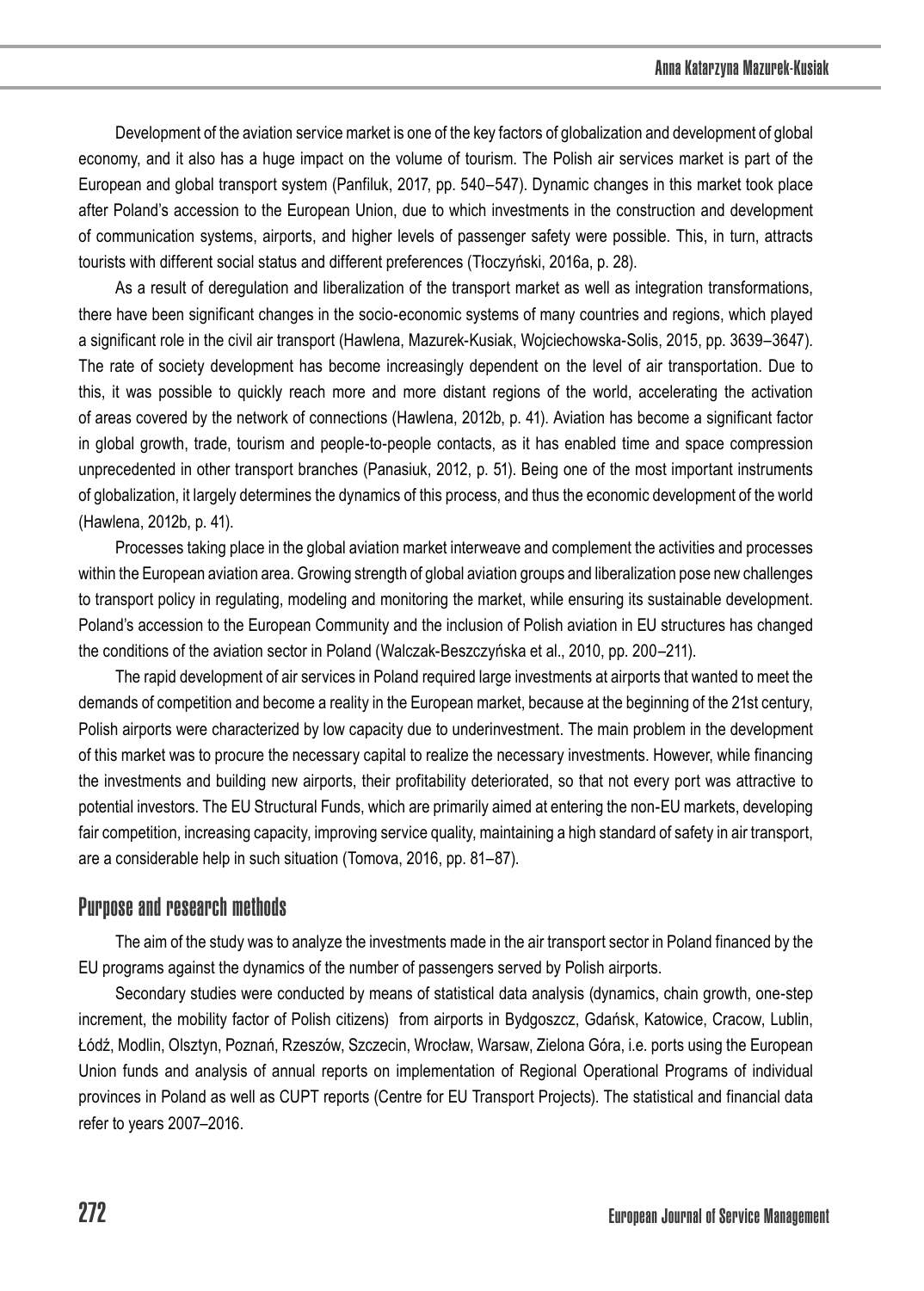## Results and discussion

With the development of competition, airports are implementing a number of investment programs designed to increase airport capacity, while ensuring the greatest possible security of air operations and ensuring the sustainable development of air transport (Halpern, Graham, 2015, pp. 213–221). Airports included in the TEN-T (Trans-European Transport Networks), i.e. ports: Bydgoszcz, Gdańsk, Katowice, Cracow, Łódź, Poznań, Rzeszów, Szczecin, Wrocław, Warsaw, carry out investments co-financed by the European Union budget under the Infrastructure and Environment Program 2007–2013 (OPI&E), the TEN-T Community Program and 16 regional programs for 2007–2013. Other airports, that are not affiliated to the TEN-T network, are investing within regional programs.

| Airport      | Value of the whole project | EU co-financing  | % of co-financing |
|--------------|----------------------------|------------------|-------------------|
| Bydgoszcz    | 71,000,000.00              | 54,500,000.00    | 76.76             |
| Gdańsk       | 505,471,512.28             | 211,362,972.09   | 41.82             |
| Katowice     | 434,385,371.51             | 172,626,931.39   | 39.74             |
| Kraków       | 724,770,695.22             | 298,296,580.43   | 41.16             |
| Lublin       | 342,328,134.54             | 93,750,000.00    | 27.39             |
| Łódź         | 208,371,021.03             | 109,209,360.23   | 52.41             |
| Modlin       | 424,399,809.59             | 142,126,590.40   | 33.49             |
| Olsztyn      | 205,368,085.00             | 120,393,493.61   | 58.62             |
| Poznań       | 258,120,526.51             | 104,917,623.41   | 40.65             |
| Rzeszów      | 417,829,817.43             | 202,994,970.27   | 48.58             |
| Szczecin     | 144.449.631.44             | 60,032,282.97    | 41.56             |
| Warszawa     | 1,444,263,636.11           | 489,331,885.07   | 33.88             |
| Wrocław      | 533,607,450.16             | 185,495,642.26   | 34.76             |
| Zielona Góra | 5,800,000.00               | 4,900,000.00     | 84.48             |
| Total        | 5,649,165,690.82           | 2,195,438,332.13 | 38.86             |

Table 1. Value in PLN of EU co-financing for individual airports in Poland in 2007-2015

Source: own study based on annual reports on implementation of Regional Operational Programs, CUIT reports, www.cupt.gov.pl, http://mib. gov.pl, https://www.funduszeeuropejskie.gov.pl (2017).

The value of expenditures incurred for the execution of investments at airports by 2015 is over PLN 5.6 billion, of which the total value of funds granted by the EU amounts to almost PLN 2.2 billion, of which PLN 1.6 billion was allocated under the POIi and almost PLN 600 million from Regional Operational Programs (http://mib.gov.pl). These investments contribute to the development of the so-called *catchment area* and increased demand for air transport services (Suau-Sanchez, Voltes-Dorta, Rodirguez-Deniz, 2015, pp. 157–166). Also investment in the construction of new airports is important, because they can provide significant opportunities for economic development in smaller cities (Wittman, 2014, pp. 220–228) such as Rzeszów, Lublin or Zielona Góra.

On the basis of the data presented in Table 1, it can be noted that the largest co-financing in 2007–2015 was received by the airport in Warsaw (over PLN 489 million), Cracow (over PLN 298 million) and Gdańsk (over PLN 211 million). On the other hand, while looking at the % of financing the investment by means of the EU budget, the airports in Zielona Góra (84.48% of the co-financing for the investments carried out), Bydgoszcz (76.76%), Olsztyn (58.62%) and in Łódź (52.41%), were the most favorable.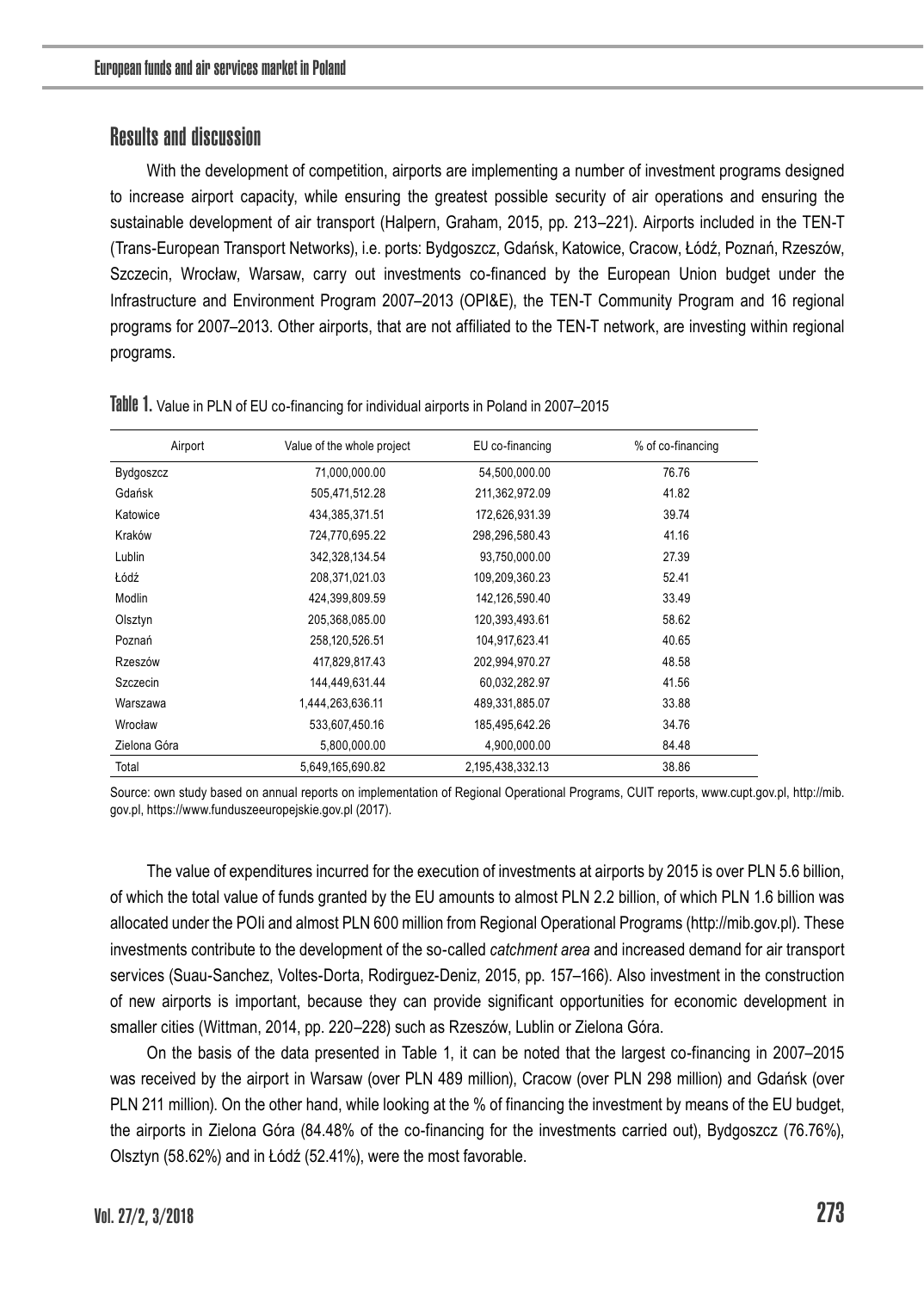



Source: own study based on annual reports on implementation of Regional Operational Programs, CUIT reports, www.cupt.gov.pl, http://mib. gov.pl, https://www.funduszeeuropejskie.gov.pl (2017).

Investments at airports in Lublin, Modlin, Olsztyn and Zielona Góra have been co-financed only by the Regional Operational Program, whereas investments at airports in Gdańsk, Katowice, Poznań, Szczecin, Warsaw and Wrocław have been financed by the Infrastructure and Environment Program and the TEN-T program. The airports of Cracow, Łódź and Rzeszów were supported by the Regional Operational Program as well as the Infrastructure and Environment Program and the TEN-T program. It can be seen from the data presented in Figure 1 that the affiliation of airports to the TEN-T network also means access to more aid under the Infrastructure and Environment Operational Program. These ports can also benefit from regional programs Airports outside the TEN-T network, for which Regional Operational Programs remain the only sources of EU grants, have not be considered by the national program at all (Walewski, Gościniarek, Czura, 2010). These programs provide grants for regional airports, among others, in provinces: Lubelskie (modernization and expansion of the airport in Świdnik), Łódzkie (airport in Lublinek), Masovian (Modlin airport), Warmia-Mazurian (airport in Olsztyn).

From the budget of the Cohesion Policy for 2014–2020, Poland will receive € 82.5 billion, of which € 4.1 billion will be infrastructure projects of European significance in the field of transport under the *Connecting Europe* instrument, of which some of the airport's financial resources has been already developed. Between 2014 and 2020, the regional authorities will manage about 40% of cohesion policy funds – € 31.28 billion (Tłoczyński, 2016b, pp. 408–414). The funds will be distributed through regional operational programs. Regional programs will be funded by the European Regional Development Fund and the European Social Fund. The amounts allocated to individual provinces are shown in Figure 2.

According to Walewski et al. (2010), it should be noted that in addition to funding from the European Structural Funds, some airports received investment grants from the central budget. The presented picture of available sources of financing investment at airports seems to be a favorable development prospect for Polish airports. It is worth remembering, however, that the availability of funds is also determined by the financial or credit capacity of the airports themselves. While larger airports do not have any problems in this area, the less prosperous ones are experiencing financial difficulties with the project.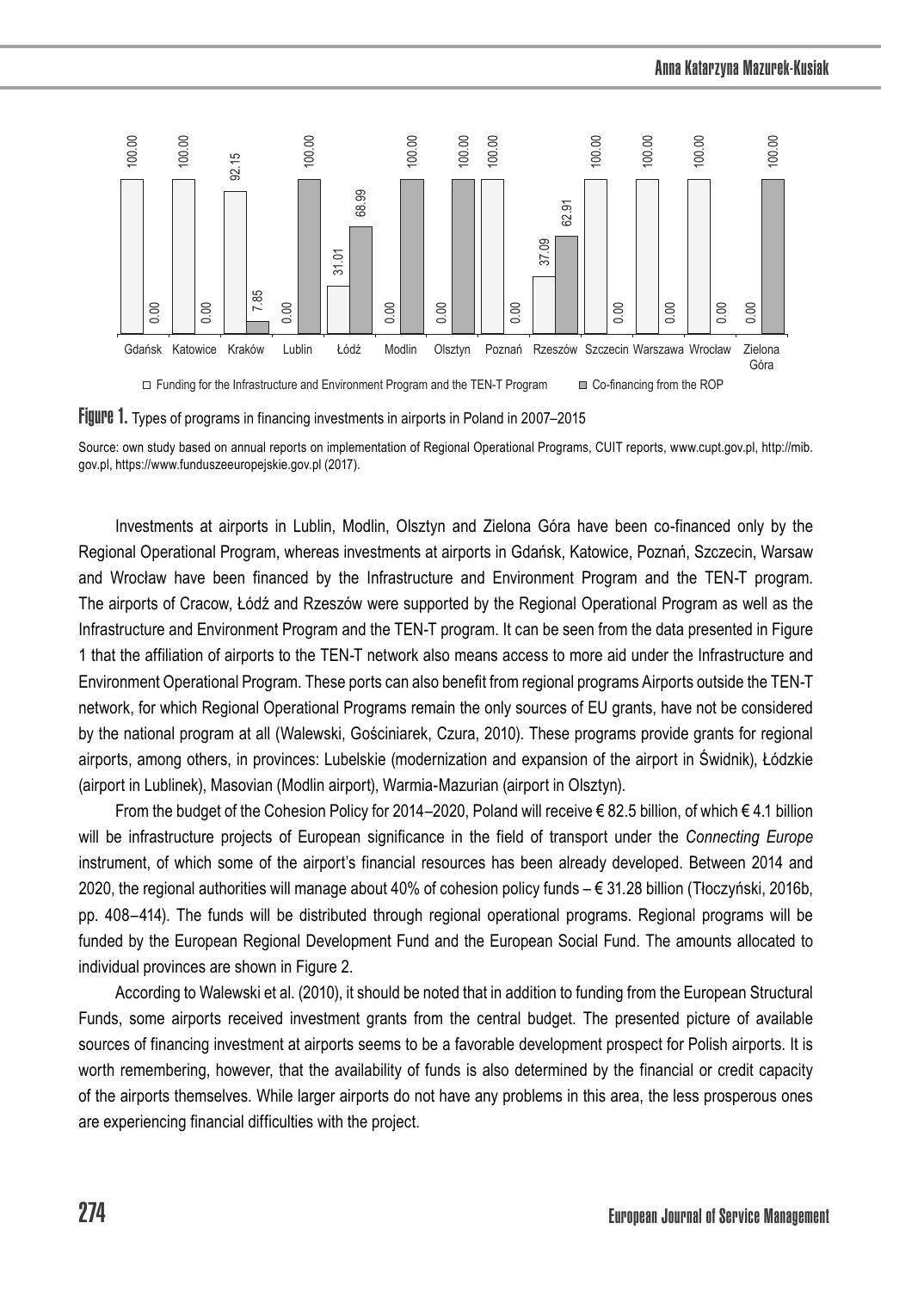

FIUUPE 2. European funds for Polish regions for 2014–2020

Source: Ministry of Infrastructure and Development, www.mir.gov.pl (2017).

The investments made in air transport using EU funds are designed to stimulate the economy, strengthen the EU's position in the global market. Research carried out by Tłoczyński (2016a, p. 28) shows that as a result of the investment, the competitiveness of Polish air transport has increased, which may make better use of the transformation of the world economy.



Figure 3. Number of passengers served by Polish airports in 2008-2016

Source: own study on the basis of information obtained from airports, ULC Warsaw, 2010–2017.

In 2008, Polish airports served more than 20 million passengers, in 2009 it was 8.28% less. Since 2010, the number of served passengers has been increasing steadily, reaching nearly 34 million in 2016, i.e. by 11.83% more than in the previous year. As compared to 2008, the number of served passengers increased by 64.75%. The exact number of passengers served and the dynamics of tourist traffic at airports are shown in Figure 3 and Table 2.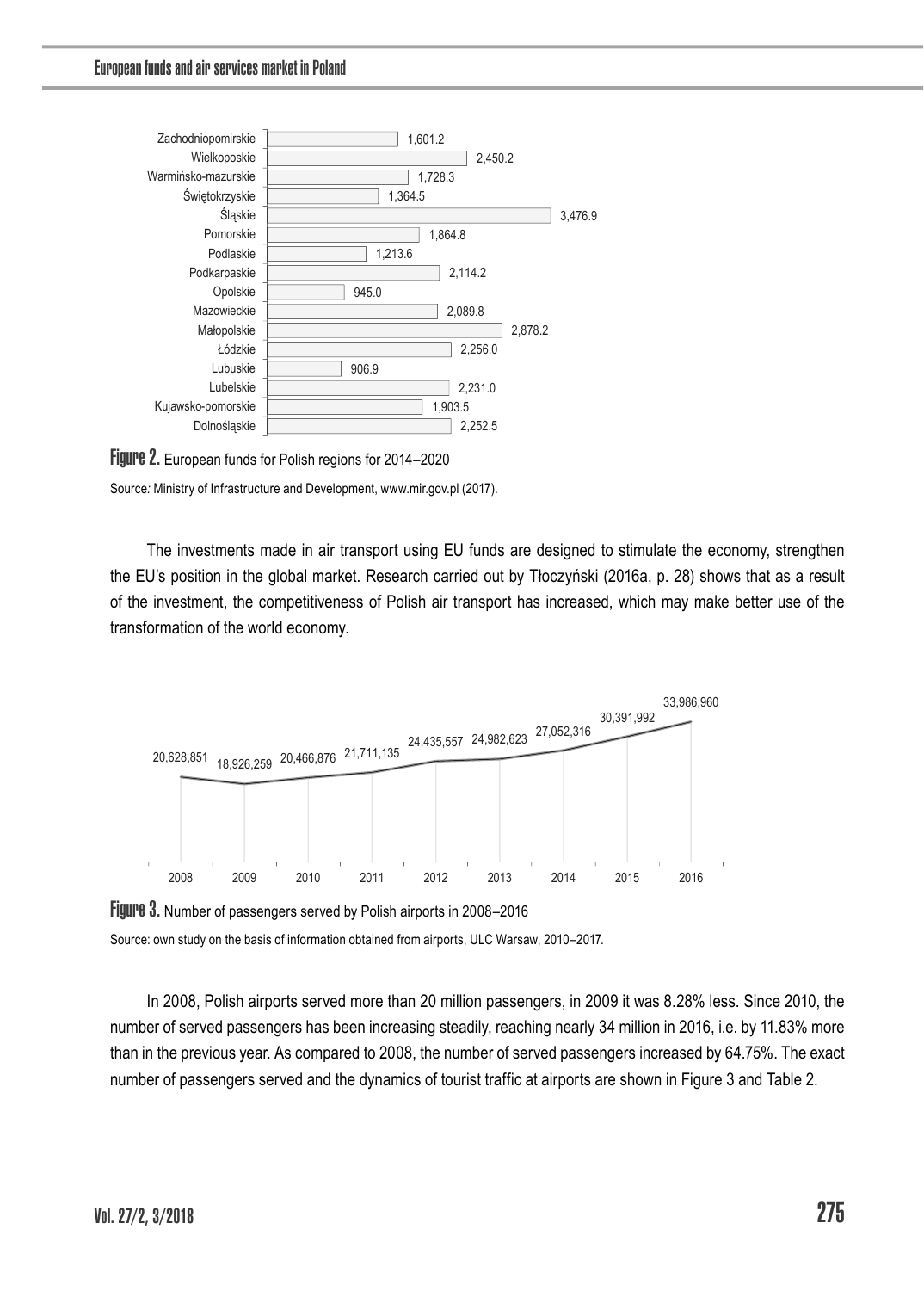|                          | 2008 | 2009    | 2010    | 2011 | 2012  | 2013  | 2014  | 2015  | 2016  |
|--------------------------|------|---------|---------|------|-------|-------|-------|-------|-------|
| Dynamics $t_0 = t_{n-1}$ |      | $-8.25$ | 8.14    | 6.08 | 12.55 | 2.24  | 8.28  | 12.35 | 11.83 |
| Dynamics $t_0$ = 2008    |      | $-8.25$ | $-0.79$ | 5.25 | 18.45 | 21.11 | 31.14 | 47.33 | 64.75 |

#### Table 2. Dynamics of tourist traffic at Polish airports in 2008–2016

Source: own study on the basis of information obtained from airports, ULC Warsaw, 2010–2017.

Studies performed by Walczak-Beszczyńska et al. (2010, pp. 200–211) indicate that in 2004, dynamics of air transport has significantly increased as a result of market liberalization, economic growth and regional airport management in attracting low cost operators. At the same time, there were problems of Polish air transport, which resulted mainly from insufficient funds for development and modernization of regional ports, problems with applying for co-financing, which led to the fact that the EU funds were not fully utilized. In addition, the brake on the development of this transport sector was primarily: low awareness of local communities about the importance of airlines for regional development, lack of coherence of road and rail infrastructure with aeronautical infrastructure development programs.

Table 3. Number of passengers served by selected Polish airports in 2008–2016

|                                     | 2008      | 2009      | 2010      | 2011      | 2012      | 2013      | 2014      | 2015      | 2016      |
|-------------------------------------|-----------|-----------|-----------|-----------|-----------|-----------|-----------|-----------|-----------|
| Airport                             | Bydgoszcz |           |           |           |           |           |           |           |           |
| Number of served                    |           |           |           |           |           |           |           |           |           |
| passengers                          | 266.982   | 264.529   | 266,480   | 268.360   | 328.099   | 330.658   | 268.420   | 318.817   | 322.135   |
| Chain growth                        |           | $-0.92$   | 0.74      | 0.71      | 22.26     | 0.78      | $-18.82$  | 18.78     | 1.04      |
| One-step increment<br>$t_0 = 2008$  | 0         | $-0.92$   | $-0.19$   | 0.52      | 22.89     | 23.85     | 0.54      | 19.42     | 20.66     |
| Airport                             |           |           |           |           | Gdańsk    |           |           |           |           |
| Number of served<br>passengers      | 1,930,513 | 1,890,253 | 2,208,819 | 2,449,702 | 2,861,774 | 2,826,412 | 3,238,064 | 3,676,771 | 3,966,655 |
| Chain growth                        |           | $-2.09$   | 16.85     | 10.91     | 16.82     | $-1.24$   | 14.56     | 13.55     | 7.88      |
| One-step increment<br>$t_0 = 2008$  | 0         | $-2.09$   | 14.42     | 26.89     | 48.24     | 46.41     | 67.73     | 90.46     | 105.47    |
| Airport                             | Katowice  |           |           |           |           |           |           |           |           |
| Number of served<br>passengers      | 2,402,338 | 2,301,161 | 2,366,410 | 2,500,984 | 2,518,409 | 2,506,694 | 2,668,421 | 3,044,017 | 3,201,654 |
| Chain growth                        |           | $-4.21$   | 2.84      | 5.69      | 0.70      | $-0.47$   | 6.45      | 14.08     | 5.18      |
| One-step increment<br>$t_0 = 2008$  | 0         | $-4.21$   | $-1.50$   | 4.11      | 4.83      | 4.34      | 11.08     | 26.71     | 33.27     |
| Airport                             |           |           |           |           | Kraków    |           |           |           |           |
| Number of served<br>passengers      | 2,897,071 | 2,658,841 | 2,839,124 | 2,994,359 | 3,408,954 | 3,636,804 | 3,806,801 | 4,208,661 | 4,974,676 |
| Chain growth                        |           | $-8.22$   | 6.78      | 5.47      | 13.85     | 6.68      | 4.67      | 10.56     | 18.20     |
| One-step increment<br>$t_0 = 2008$  | 0         | $-8.22$   | $-2.00$   | 3.36      | 17.67     | 25.53     | 31.40     | 45.27     | 71.71     |
| Airport                             |           |           |           |           | Lublin    |           |           |           |           |
| Number of served<br>passengers      |           |           |           |           | 5,697     | 188,723   | 184,876   | 264,070   | 376,755   |
| Chain growth                        |           |           |           |           |           |           | $-2.04$   | 42.84     | 42.67     |
| One-step increment<br>$t_0 = 2013*$ |           |           |           |           |           | 0         | $-2.04$   | 39.92     | 99.63     |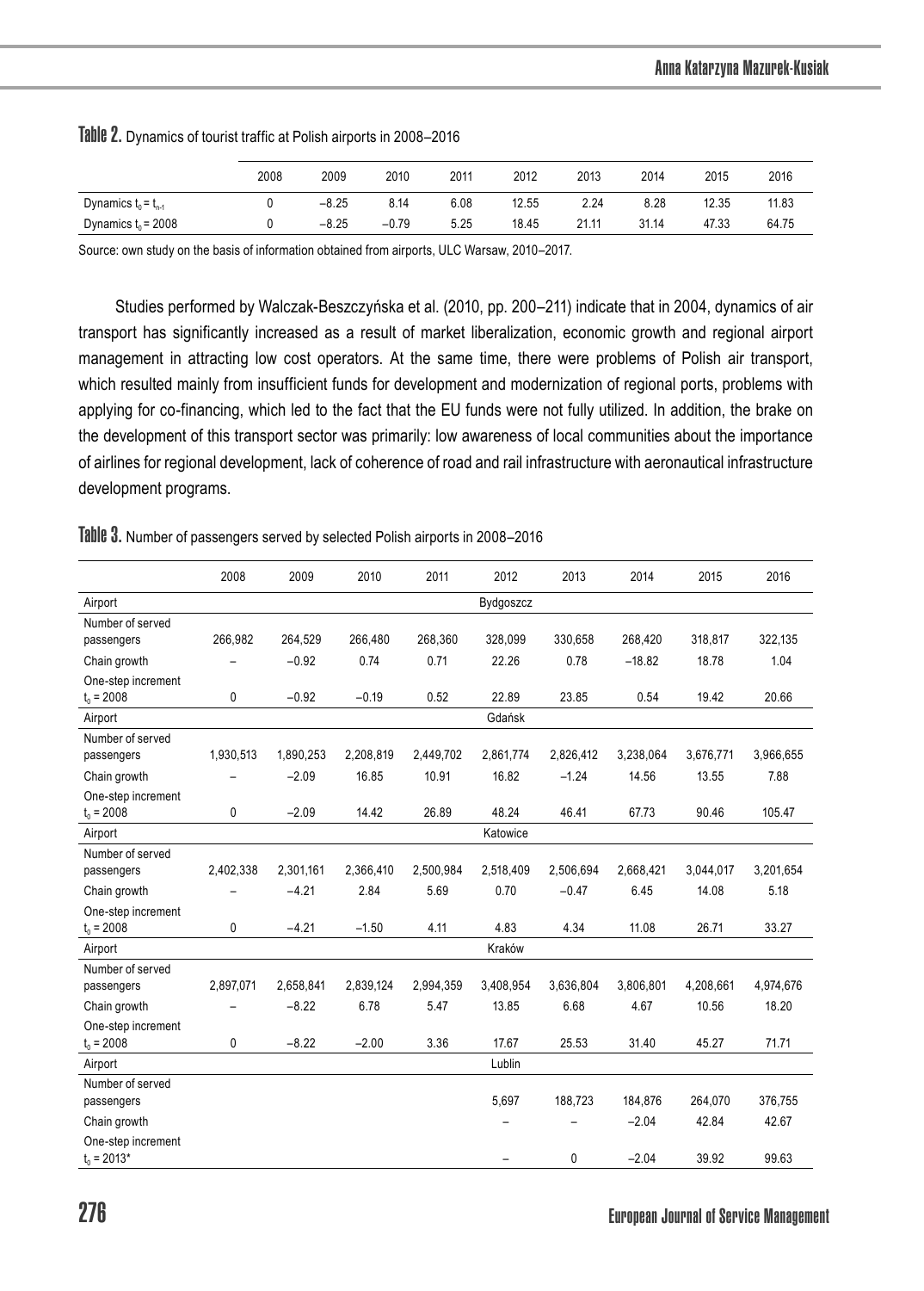| Continuation of Table 3            |           |           |           |           |               |            |            |            |            |
|------------------------------------|-----------|-----------|-----------|-----------|---------------|------------|------------|------------|------------|
| Airport                            |           |           |           |           | Łódź          |            |            |            |            |
| Number of served                   |           |           |           |           |               |            |            |            |            |
| passengers                         | 341,788   | 312,197   | 413,392   | 390,261   | 463,459       | 353,633    | 253,376    | 287,620    | 241,256    |
| Chain growth                       |           | $-8.66$   | 32.41     | $-5.60$   | 18.76         | $-23.70$   | $-28.35$   | 13.52      | $-16.12$   |
| One-step increment                 |           |           |           |           |               |            |            |            |            |
| $t_0 = 2008$                       | 0         | $-8.66$   | 20.95     | 14.18     | 35.60         | 3.47       | $-25.87$   | $-15.85$   | $-29.41$   |
| Airport                            |           |           |           |           | Modlin        |            |            |            |            |
| Number of served                   |           |           |           |           |               |            |            |            |            |
| passengers                         |           |           |           |           | 857,481       | 344,566    | 1,703,743  | 2,589,286  | 2,859,191  |
| Chain growth                       |           |           |           |           |               | $-59.82$   | 394.46     | 51.98      | 10.42      |
| One-step increment                 |           |           |           |           |               |            |            |            |            |
| $t_0$ = 2012                       |           |           |           |           | 0             | $-59.82$   | 98.69      | 201.96     | 233.44     |
| Airport                            |           |           |           |           | Poznań        |            |            |            |            |
| Number of served                   |           |           |           |           |               |            |            |            |            |
| passengers                         | 1,256,064 | 1,235,942 | 1,383,656 | 1,425,865 | 1,560,334     | 1,329,331  | 1,423,019  | 1,477,318  | 1,689,200  |
| Chain growth                       |           | $-1.60$   | 11.95     | 3.05      | 9.43          | $-14.80$   | 7.05       | 3.82       | 14.34      |
| One-step increment<br>$t_0 = 2008$ | 0         | $-1.60$   | 10.16     | 13.52     | 24.22         | 5.83       | 13.29      | 17.61      | 34.48      |
| Airport                            |           |           |           |           | Rzeszów       |            |            |            |            |
| Number of served                   |           |           |           |           |               |            |            |            |            |
| passengers                         | 320,115   | 380,711   | 451,720   | 487,740   | 562,934       | 588,148    | 599,483    | 641,146    | 662,024    |
| Chain growth                       |           | 18.93     | 18.65     | 7.97      | 15.42         | 4.48       | 1.93       | 6.95       | 3.26       |
| One-step increment                 |           |           |           |           |               |            |            |            |            |
| $t_0 = 2008$                       | 0         | 18.93     | 41.11     | 52.36     | 75.85         | 83.73      | 87.27      | 100.29     | 106.81     |
| Airport                            |           |           |           |           | Szczecin      |            |            |            |            |
| Number of served                   |           |           |           |           |               |            |            |            |            |
| passengers                         | 293,884   | 276,582   | 268,563   | 258,217   | 347,063       | 322,334    | 286,377    | 412,162    | 467,437    |
| Chain growth                       | ÷         | $-5.89$   | $-2.90$   | $-3.85$   | 34.41         | $-7.13$    | $-11.16$   | 43.92      | 13.41      |
| One-step increment                 |           |           |           |           |               |            |            |            |            |
| $t_0 = 2008$                       | 0         | $-5.89$   | $-8.62$   | $-12.14$  | 18.10         | 9.68       | $-2.55$    | 40.25      | 59.05      |
| Airport                            |           |           |           |           | Warszawa      |            |            |            |            |
| Number of served                   |           |           |           |           |               |            |            |            |            |
| passengers                         | 9,436,958 | 8,278,747 | 8,666,552 | 9,322,485 | 9,567,063     | 10,669,879 | 10,574,539 | 11,186,688 | 12,795,356 |
| Chain growth                       |           | $-12.27$  | 4.68      | 7.57      | 2.62          | 11.53      | $-0.89$    | 5.79       | 14.38      |
| One-step increment<br>$t_0 = 2008$ | 0         | $-12.27$  | $-8.16$   | $-1.21$   | 1.38          | 13.06      | 12.05      | 18.54      | 35.59      |
| Airport                            |           |           |           |           | Wrocław       |            |            |            |            |
| Number of served                   |           |           |           |           |               |            |            |            |            |
| passengers                         | 1,477,901 | 1,324,483 | 1,598,533 | 1,606,222 | 1,942,000     | 1,873,245  | 2,034,515  | 2,269,216  | 2,371,621  |
| Chain growth                       |           | $-10.38$  | 20.69     | 0.48      | 20.90         | $-3.54$    | 8.61       | 11.54      | 4.51       |
| One-step increment                 |           |           |           |           |               |            |            |            |            |
| $t_0 = 2008$                       | 0         | $-10.38$  | 8.16      | 8.68      | 31.40         | 26.75      | 37.66      | 53.54      | 60.47      |
| Airport                            |           |           |           |           | Zielona, Góra |            |            |            |            |
| Number of served                   |           |           |           |           |               |            |            |            |            |
| passengers                         | 5,237     | 2,813     | 3,627     | 6,940     | 12,290        | 12,196     | 10,682     | 15,550     | 8,745      |
| Chain growth                       | ۳         | $-46.29$  | 28.94     | 91.34     | 77.09         | $-0.76$    | $-12.41$   | 45.57      | $-43.76$   |
| One-step increment                 |           |           |           |           |               |            |            |            |            |
| $t_0 = 2008$                       | 0         | $-46.29$  | $-30.74$  | 32.52     | 134.68        | 132.88     | 103.97     | 196.93     | 66.98      |

*\** The airport in Lublin started its activity in December 2012.

Source: own study on the basis of information obtained from airports, ULC Warsaw, 2010–2017.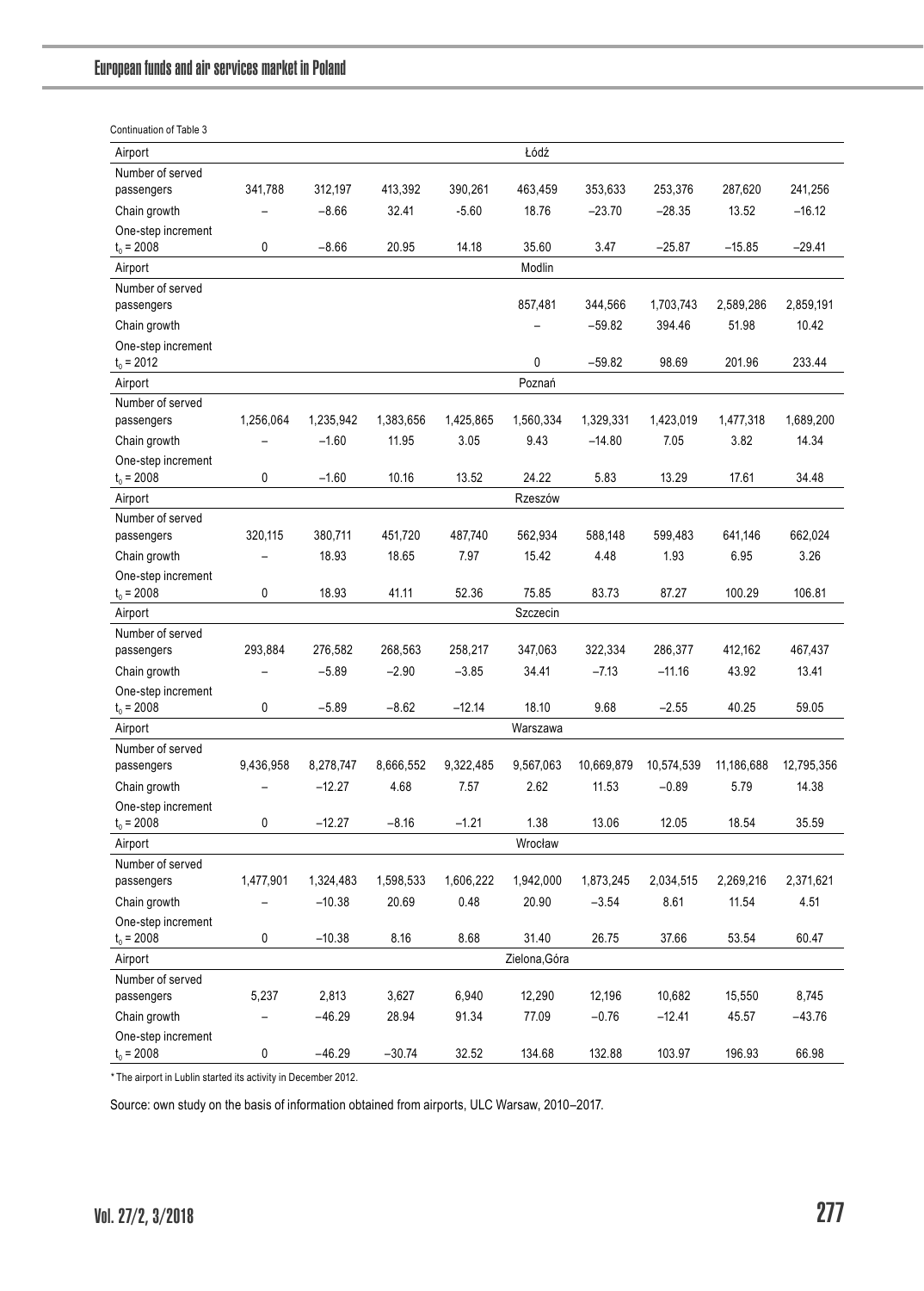It should also be noted that Poland's participation in international air traffic is marginal. According to Eurostat data, this share was 0.653 in 2004and it increased only four times to 2.692 in 10 years. Low level of Poland's participation in international air traffic results, among others, from low mobility factor of passengers in air transport (Figure 4). The mobility factor informs how many times an average citizen has used the air transport (Taylor, Ciechańska, 2015, pp. 255–278).



Figure 4. The mobility factor of Polish citizens in air transport in 2010–2015 Source: own study based on Eurostat data.

It is a positive phenomenon that the rate of air travel of Poles is growing year by year, from 0.151 in 2000 to 0.800 in 2015, as shown in Figure 4.

The increase in the mobility factor is mainly due to the increase in the mobility of Poles, the improvement of the financial situation, introduction of low cost airline services and the resulting competitiveness of flights as compared to other modes of transport. Responding to the growing demand for air services, ports are forced to conduct a number of activities to increase the availability of air services, to increase the range of services offered, to improve the quality of their services, to pursue a flexible pricing policy aimed at increasing the competitiveness of their services (Tłoczyński, 2016b, p. 28).

### **Conclusions**

1. Air transport is one of the most important activities of European and global economy, which is essential both for the economic development and the progress of integration processes.

2. Airports included in the TEN-T network have implemented investments co-financed by the EU budget under the Infrastructure and Environment Program, the Community Program and 16 regional programs for 2007–2013. Other airports not belonging to the TEN-T network could only invest within regional programs. On the other hand, for the years 2014–2020 Poland received about € 4.1 billion for infrastructure projects of European importance in the field of transport from the cohesion policy budget, and regional authorities will be able to manage about € 31.28 billion from the cohesion policy fund. However, it must be remembered that the availability of funds is also determined by the financial and credit capacities of the airports themselves.